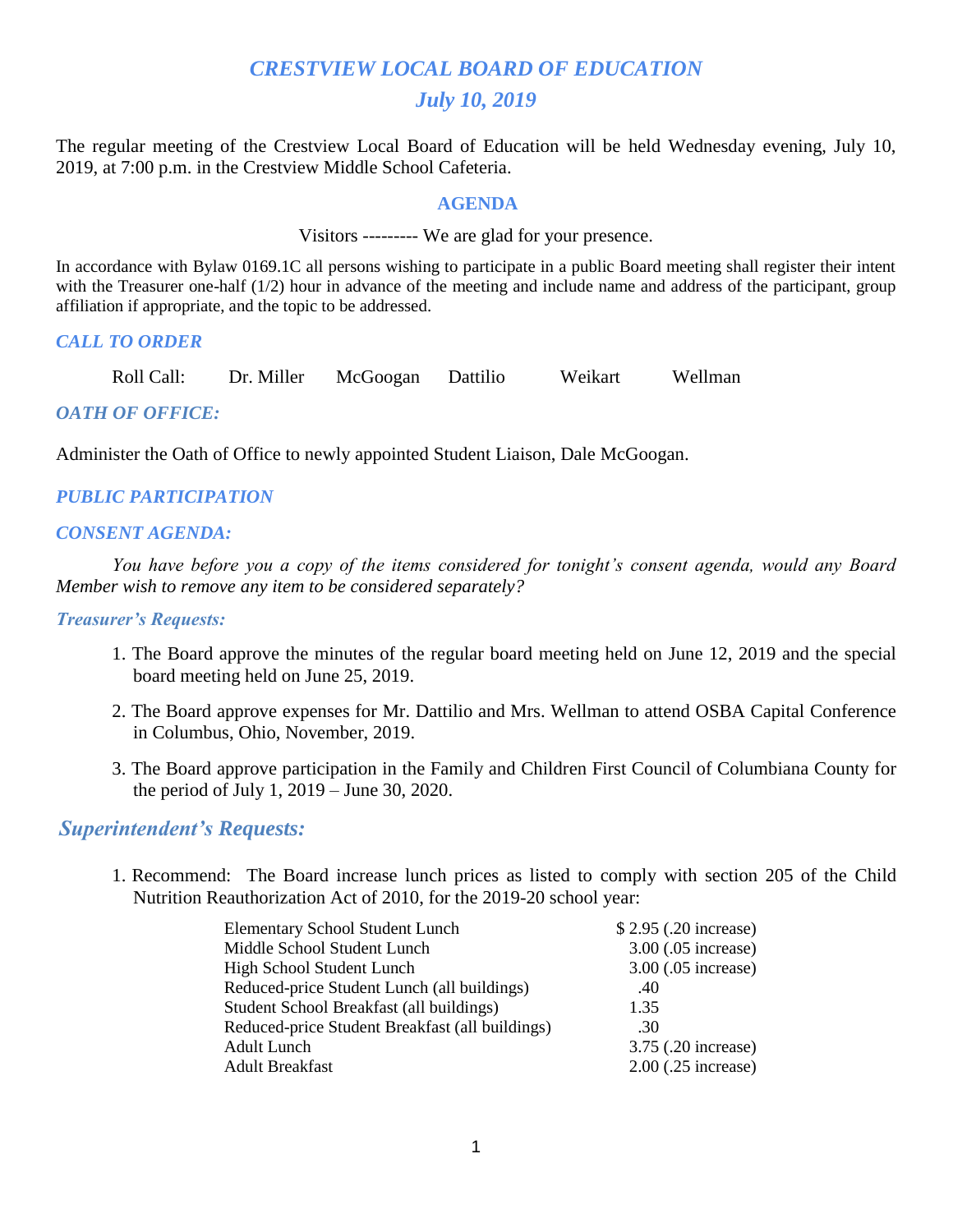2. Recommend: The following ala carte lunch prices be approved for the 2019-20 school year:

| Main Entrée w/o tray              | \$2.55 |
|-----------------------------------|--------|
| Sandwiches                        | 2.50   |
| Main Entree with Tray             | 2.00   |
| <b>Breakfast Entrée Hot</b>       | 1.50   |
| <b>Breakfast Entrée</b>           | 1.25   |
| Teacher Salad/Wrap                | 3.25   |
| Salad/Wrap                        | 2.75   |
| Soup                              | 1.25   |
| Fruit/Vegetable Side              | .75    |
| <b>French Fries</b>               | 1.00   |
| Milk                              | .50    |
| Coffee                            | 1.00   |
| One Cookie                        | .40    |
| <b>Two Cookies</b>                | .75    |
| Chips                             | .75    |
| Large Rice Krispy                 | 1.10   |
| Roll/Breadstick                   | .50    |
| <b>Fruit Rollup</b>               | .75    |
| <b>Small Fruit Snack</b>          | .50    |
| <b>Small Water</b>                | .75    |
| Large Water                       | 1.00   |
| <b>Flavored Water</b>             | 1.25   |
| Switch                            | 1.50   |
| Gatorade                          | 1.50   |
| Small juice                       | .40    |
| Sherbet                           | .50    |
| Trix Yogurt                       | .75    |
| Ice Cream cups                    | .65    |
| <b>Ice Cream Sandwiches/Cones</b> | 1.10   |
| <b>United Dairy Drinks</b>        | 1.25   |

- 3. The Board approve to adopt the 5 Year Strategic Plan as prepared and presented.
- 4. The Board approve the Student-Athlete and Parent Handbook as presented by Athletic Director, Paul Cusick for the 2019-20 school year.
- 5. The Board approve the Student/Parent Handbook for the 2019-20 school year as presented.

Crestview High School Crestview Middle School Crestview Elementary School

- 6. The Board approve the 2019-20 dues to The Ohio Coalition for Equity & Adequacy of School Funding in the amount of \$614.50.
- 7. The Board accept the resignation of Sarah Valingo, CHS English Teacher, effective at the end of the 2018-19 school year.
- 8. The Board accept the resignation of Danielle Orville, CES 1<sup>st</sup> Grade Teacher, effective immediately.
- 9. The Board accept the resignation of Margie Gaskill, CMS/CHS Cafeteria Cook, effective at the end of the 2018-19 school year.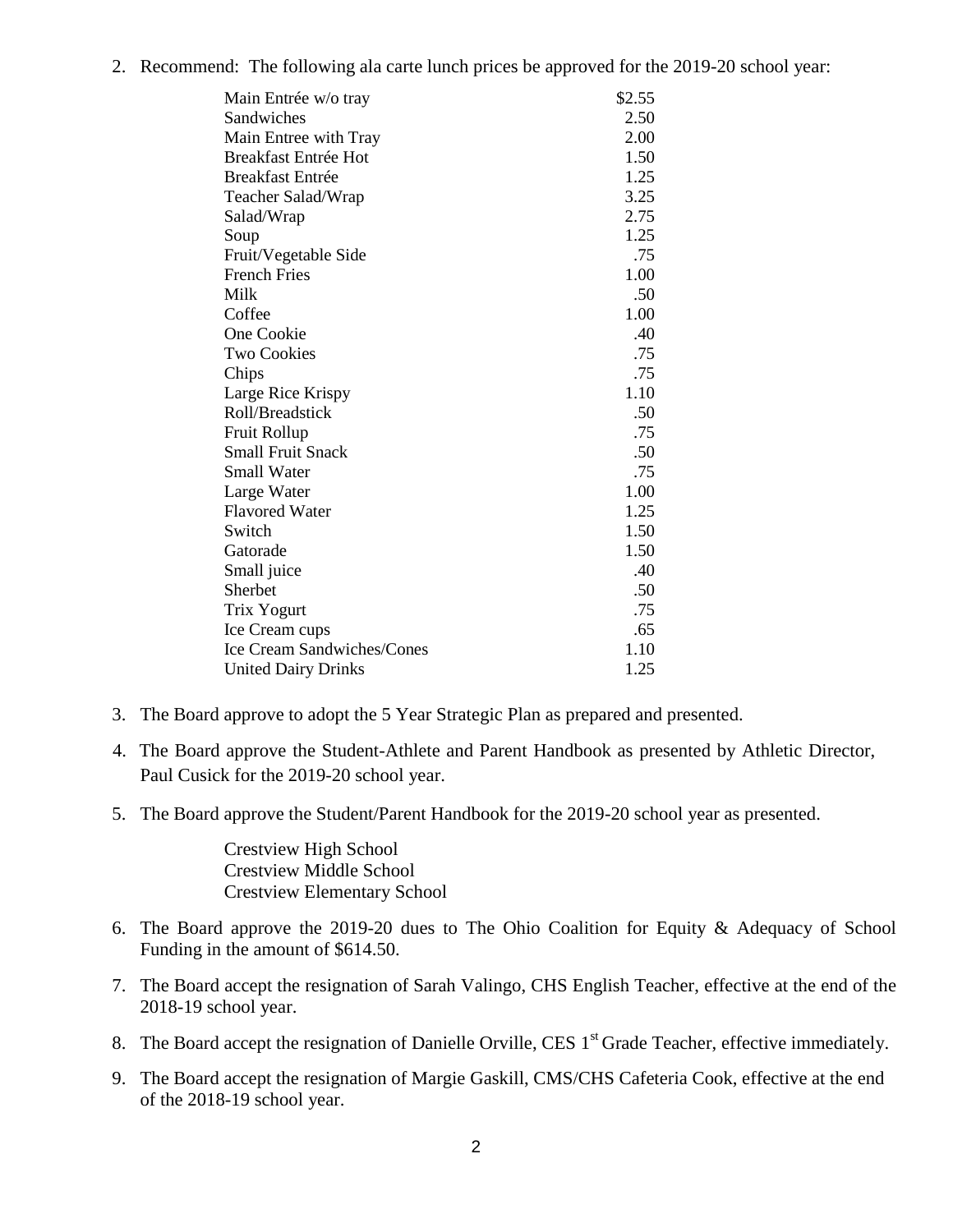10. The Board employ the following licensed personnel on a one (1) year limited contract basis for the 2019-20 school year according to the salary schedule as recommended by Matthew T. Manley, Superintendent, pending receipt of all required reports:

Courtni Johnson – CHS English Teacher

 11. The Board award the following licensed personnel a supplemental contract to serve as Resident Educator Mentors for up to fifty (50) hours of service mentoring new teachers at \$17.00 per hour for the 2019-20 school year.

Laura Nappi

12. The Board grant supplemental contracts to the following certificated personnel for the 2019-20 school year as per salary schedule for the assignment designated pursuant to O.R.C. 3313.53; all required reports are on file:

> Dominic Perry – CHS Community Weight Room Katie Beebout – CMS Yearbook Barry Kimpel – CHS National Honor Society Advisor

 13. The Board grant pupil activity contracts to the following nonteaching personnel for the 2019-20 school year as per salary schedule for the assignment designated pursuant to O.R.C. 3313.53; all required reports are on file:

> Gregory Eskra – CHS Varsity Girls Head Softball Coach Jill Kallas – CHS/CMS After School Program Diane Campbell – CMS  $8<sup>th</sup>$  Grade Volleyball Coach Owen Davis – CHS Pit Percussion Instuctor

14. The Board grant pupil activity contracts to the following nonteaching personnel for the 2019-20 school year as per salary schedule for the assignment designated pursuant to O.R.C. 3313.53; pending receipt of all required reports:

> Randy Daub – CHS Bowling Coach Eric Potts – CHS Varsity Assistant Football Coach Riley Mackall – CHS Junior Varsity Boys Soccer Coach

15. The Board approve the following personnel for Athletic Department event position for 2019-20 school year:

> *CHS Clock Operator* - Donald Guy *CHS Varsity Football Chain Crew -* John Beilhart, Keith Cusick, David Ray

 16. The Board approve the following as a non-paid volunteers for the 2019-20 school year; all required reports are on file:

> Andris Baltputnis – CHS Volunteer Announcer Judith Gregory – CHS Volunteer Volleyball Coach Amanda Hudak – CHS Volunteer Assistant Girls Soccer Coach

17. The Board approve the following as a non-paid volunteers for the 2019-20 school year; pending receipt of all required reports:

Derek McElhaney – CHS Volunteer Varsity Assistant Football Coach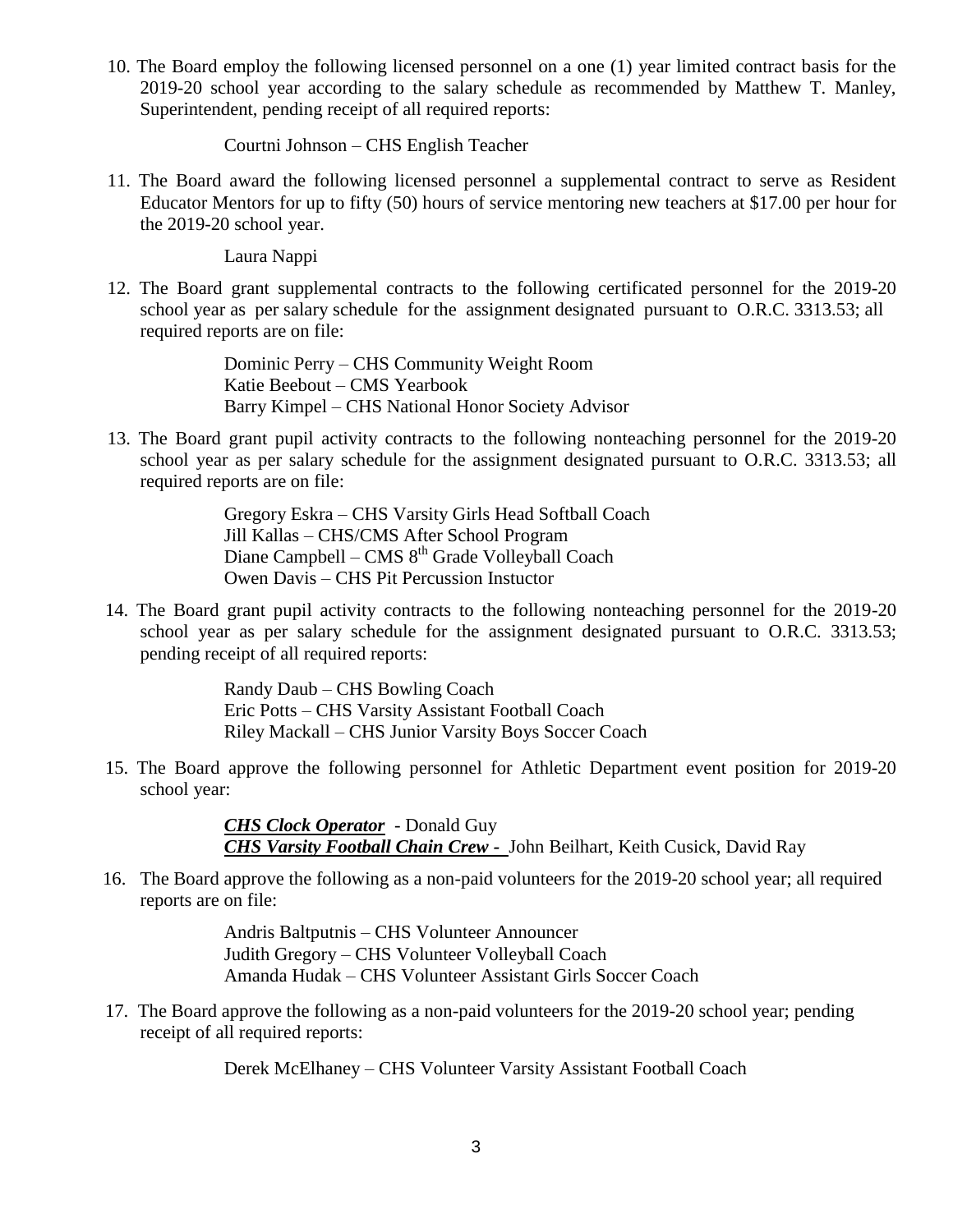18. The Board approve the student accident insurance for the 2019-20 school year be available for student purchase through Guarantee Trust Life Insurance Company, local agent being Kevin L. McKinstry, CLU. Student enrollment cost:

| School-Time Plan | $(K-6) - $23.00$   | $(7-12) - $37.00$ |
|------------------|--------------------|-------------------|
| 24 Hour Plan     | $(K-6) - $79.00$   | $(7-12) - $91.00$ |
| Football Only    | $(9-12) - $129.00$ |                   |

19. The Board approve the following substitute employee salary schedules for the 2019-20 year:

| Tutoring/Home Instruction                   | $$15.00$ per hour |
|---------------------------------------------|-------------------|
| <b>Teachers</b>                             | $80.00$ per day   |
| <b>Crestview Retired Teachers</b>           | $100.00$ per day  |
| Custodians                                  | 9.00 per hour     |
| <b>Secretaries</b>                          | 8.55 per hour     |
| <b>Bus Drivers</b>                          | 15.00 per hour    |
| Cooks                                       | 8.55 per hour     |
| Cafeteria Cashiers                          | 8.55 per hour     |
| Cafeteria Servers                           | 8.55 per hour     |
| <b>Technology Assistant</b>                 | 8.55 per hour     |
| Performing Arts Center Technology Assistant | $12.00$ per hour  |

## **END of CONSENT AGENDA**

Recommend the Board approve the consent agenda as presented:

|          | Moved by _____, second by _____ to approve consent agenda. Vote yes: |                |        |
|----------|----------------------------------------------------------------------|----------------|--------|
| Vote no: | Absent <sup>.</sup>                                                  | Motion carried | Failed |

## *Treasurer's Requests/Recommendations not included in Consent Agenda:*

1. The Board approve financial reports and investments as prepared and presented.

| $\frac{1}{1}, \frac{1}{1}, \frac{1}{1}, \frac{1}{1}, \frac{1}{1}, \frac{1}{1}, \frac{1}{1}, \frac{1}{1}, \frac{1}{1}, \frac{1}{1}, \frac{1}{1}, \frac{1}{1}, \frac{1}{1}, \frac{1}{1}, \frac{1}{1}, \frac{1}{1}, \frac{1}{1}, \frac{1}{1}, \frac{1}{1}, \frac{1}{1}, \frac{1}{1}, \frac{1}{1}, \frac{1}{1}, \frac{1}{1}, \frac{1}{1}, \frac{1}{1}, \frac{1}{1}, \frac{1}{1}, \frac{1}{1}, \frac{1}{1}, \frac{1}{1}, \frac{$ | Moved by _____, second by _____. Vote yes: _____, _____, _____, _____, _____. Vote no: ____,  |
|-----------------------------------------------------------------------------------------------------------------------------------------------------------------------------------------------------------------------------------------------------------------------------------------------------------------------------------------------------------------------------------------------------------------------------|-----------------------------------------------------------------------------------------------|
| 2. The Board accept donations from:                                                                                                                                                                                                                                                                                                                                                                                         |                                                                                               |
| a. After Prom Parents<br>b. CMS Student Council<br>c. Anonymous                                                                                                                                                                                                                                                                                                                                                             | \$5,828.62 to Class of 2020<br>\$173.00 to Public School Support for DI<br>\$175.00 CHS Track |
| $\frac{1}{1}$ , $\frac{1}{1}$ , $\frac{1}{1}$ , $\frac{1}{1}$ , $\frac{1}{1}$ , $\frac{1}{1}$ , $\frac{1}{1}$ , $\frac{1}{1}$ , $\frac{1}{1}$ , $\frac{1}{1}$ , $\frac{1}{1}$ , $\frac{1}{1}$ , $\frac{1}{1}$ , $\frac{1}{1}$ , $\frac{1}{1}$ , $\frac{1}{1}$ , $\frac{1}{1}$ , $\frac{1}{1}$ , $\frac{1}{1}$ , $\frac{1}{1}$ ,                                                                                             | Moved by _____, second by _____. Vote yes: _____, _____, _____, _____, _____. Vote no: ____,  |

## *Board Reports:*

| Career Center Report | Mr. Wellman |
|----------------------|-------------|
|----------------------|-------------|

- 2. Student Achievement Liaison Report Mr. Dattilio
- 3. Legislative Report Mr. Weikart
- 
- 4. Student Board Member Report Mr. Miller
-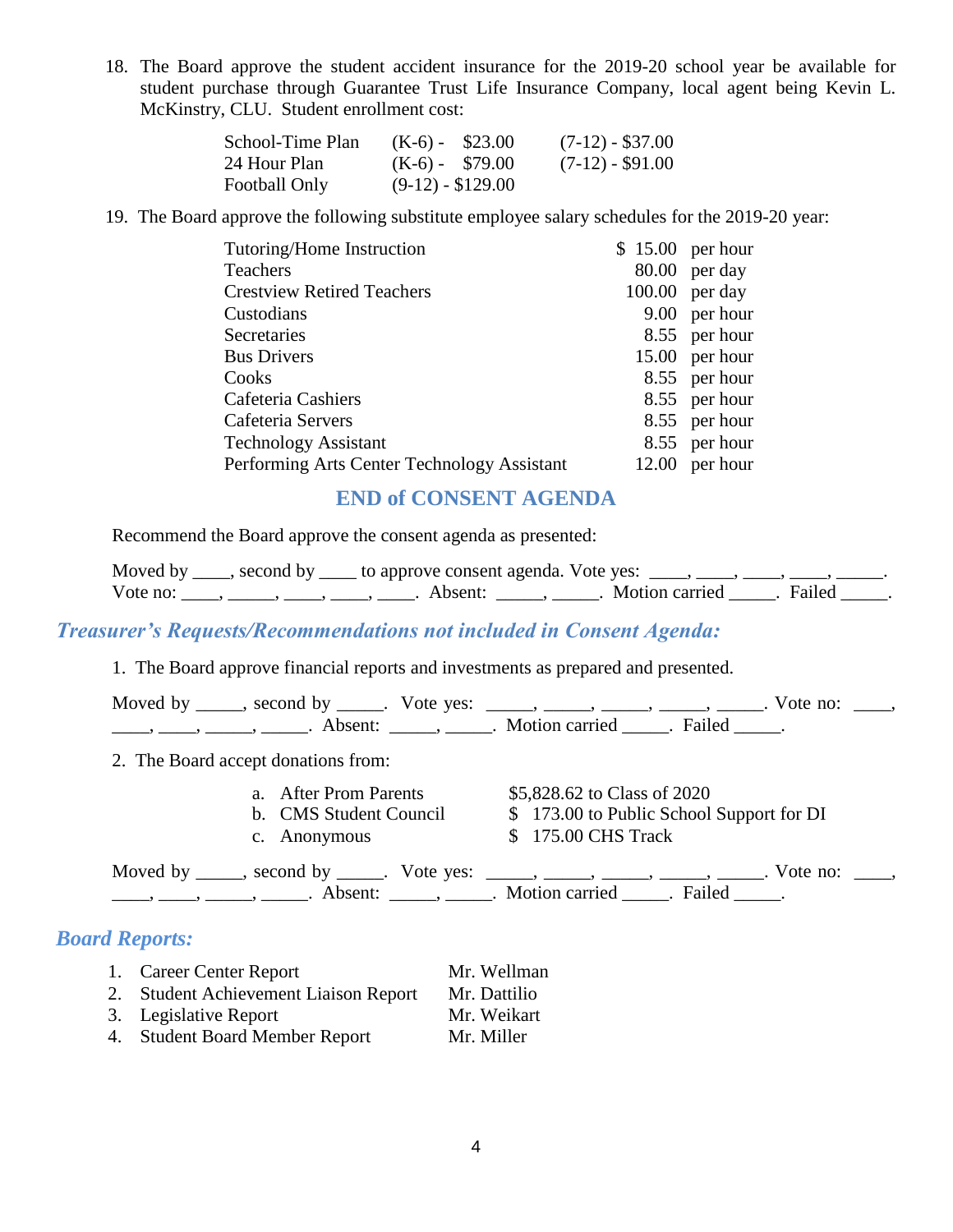## *Superintendent's Committee Reports:*

| 1. Buildings & Grounds | Mr. McGoogan |
|------------------------|--------------|
| 2. Athletic Council    | Mr. Dattilio |
| 3. Personnel           | Mrs. Wellman |
| 4. Finance Audit       | Mrs. Wellman |
| 5. Policy              | Mrs. Wellman |
| 6. Communications      | Mr. Weikart  |
| 7. Insurance           | Mr. Weikart  |
| 8. Business Advisory   | Mrs. Wellman |
|                        |              |

### **Superintendent's Report:** Mr. Manley

## *New Business:*

1. Recommend: A resolution to grant a new contract for Matthew T. Manley as Superintendent of the Crestview Local School District, effective July 1, 2020, for a period of five (5) years (July 1, 2020 - June 30, 2025), under the same terms and conditions of his present contract.

Moved by \_\_\_\_, second by \_\_\_\_. Vote yes: \_\_\_\_\_, \_\_\_\_\_, \_\_\_\_, \_\_\_\_, \_\_\_\_. Vote no: \_\_\_\_\_, \_\_\_\_\_\_\_, \_\_\_\_\_\_, \_\_\_\_\_\_\_. Absent: \_\_\_\_\_\_, \_\_\_\_\_\_. Motion carried \_\_\_\_\_\_. Failed \_\_\_\_\_.

2. Recommend: A resolution to grant a new contract for Charlene Mercure as Treasurer of the Crestview Local School District, effective July 1, 2020, for a period of five (5) years (July 1, 2020 - June 30, 2025), under the same terms and conditions of her present contract.

Moved by \_\_\_\_, second by \_\_\_\_. Vote yes: \_\_\_\_\_, \_\_\_\_, \_\_\_\_, \_\_\_\_, \_\_\_\_. Vote no: \_\_\_\_\_,  $\frac{1}{\cdot}$   $\frac{1}{\cdot}$   $\frac{1}{\cdot}$   $\frac{1}{\cdot}$   $\frac{1}{\cdot}$   $\frac{1}{\cdot}$   $\frac{1}{\cdot}$   $\frac{1}{\cdot}$   $\frac{1}{\cdot}$   $\frac{1}{\cdot}$   $\frac{1}{\cdot}$   $\frac{1}{\cdot}$   $\frac{1}{\cdot}$   $\frac{1}{\cdot}$   $\frac{1}{\cdot}$   $\frac{1}{\cdot}$   $\frac{1}{\cdot}$   $\frac{1}{\cdot}$   $\frac{1}{\cdot}$   $\frac{1}{\cdot}$ 

### *Superintendent's Requests/Recommendations not included in Consent Agenda:*

1. Recommend: The Board approve Memorandum of Understanding #1 with CEA for the 2018-21 negotiated CEA agreement.

Moved by \_\_\_\_, second by \_\_\_\_. Vote yes: \_\_\_\_\_, \_\_\_\_, \_\_\_\_, \_\_\_\_, \_\_\_\_. Vote no: \_\_\_\_\_, \_\_\_\_\_, \_\_\_\_\_, \_\_\_\_\_, \_\_\_\_\_. Absent: \_\_\_\_\_, \_\_\_\_\_. Motion carried \_\_\_\_\_. Failed \_\_\_\_\_.

2. Recommend: The Board award the following licensed personnel a supplemental contract for professional development during the summer (up to 6 hours) as per salary schedule for the assignment designated; all required reports are on file:

Lisa Campbell, Christina Labra, Jayla Leetch, Stephanie Stewart

Moved by  $\_\_\_\_\$ second by  $\_\_\_\$ . Vote yes:  $\_\_\_\_\_\_\_\_\_\_\_\_\_\_\_\_\_\_\_\_\_\_\_\_\_\_\_\_\_\_\_\_\_\_\_$  Vote no:  $\_\_\_\_\_\_\_\_\_\_$ \_\_\_\_\_\_\_, \_\_\_\_\_\_, \_\_\_\_\_\_\_. Absent: \_\_\_\_\_\_, \_\_\_\_\_\_. Motion carried \_\_\_\_\_\_. Failed \_\_\_\_\_.

3. Recommend: The Board approve the resolution for blizzard bags for the 2019-20 school year. The blizzard bags will be used for snow days 6, 7, and 8 if needed.

#### **Calamity Day Resolution**

**WHEREAS**, section 3313.482 authorizes a board of education to adopt a by August 1 of each year to provide online learning opportunities for students in lieu of attendance on such days of closure;